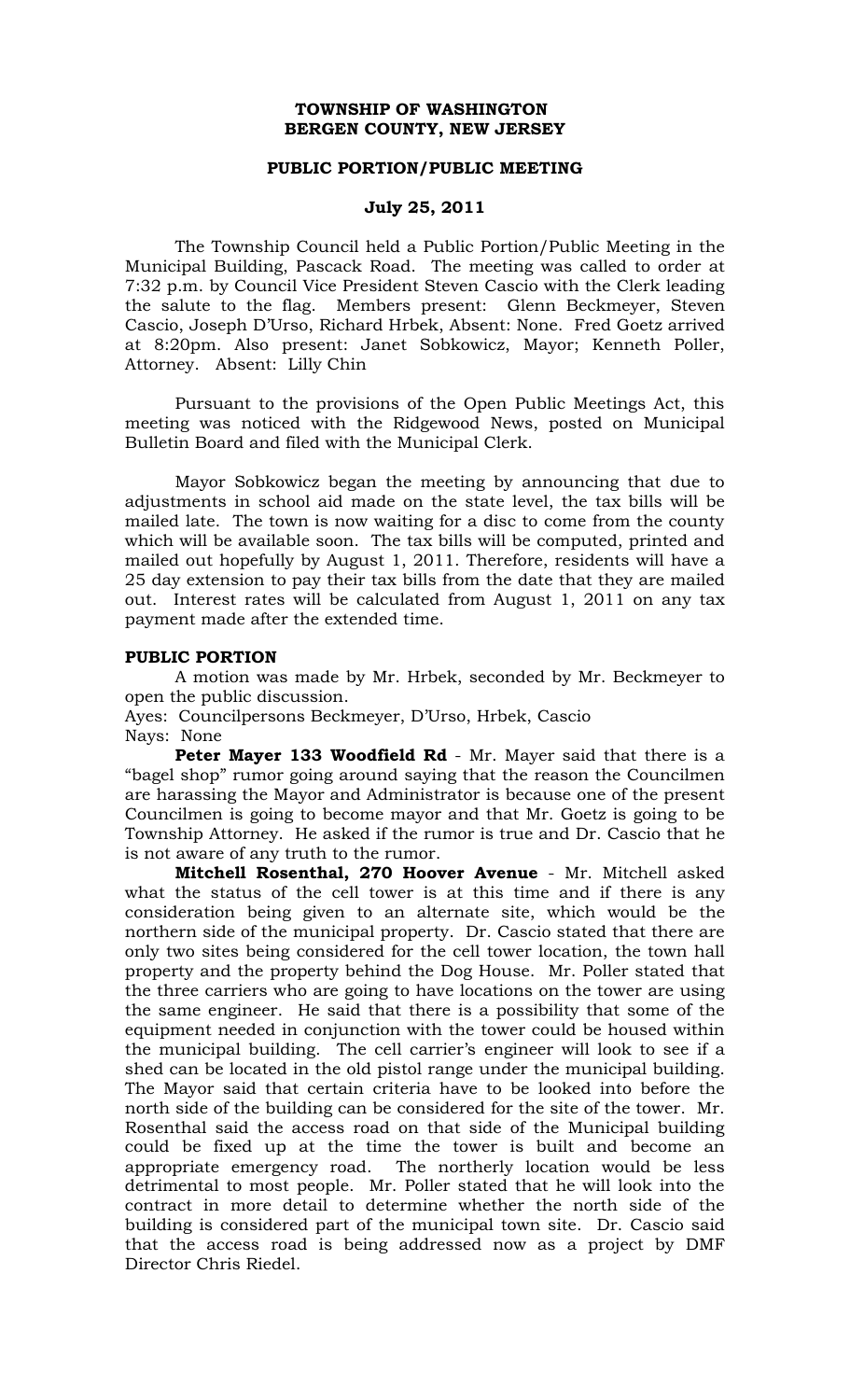**Al Gillio, Wayne Place** - Mr. Gillio asked if there are any new developments with the Wayne Place school traffic safety issue. Mr. D'Urso said that he asked that the topic be put on the agenda because something needs to be done about the continuing issue, hopefully before school begins again. He made the suggestion again to close the road to parking during school hours. Dr. Cascio reported that Mr. Goetz has been speaking to Superintendent of Schools, Dr. Zoeller, regarding having an engineer do a study and develop a plan that allows traffic to flow at drop off and pick times up as well as allowing people to safely walk up to and around Washington School.

Peter Philis, 326 Hudson Avenue - Mr. Philis spoke about what he read in a local newspaper article recently regarding the cell tower. He spoke about the mechanicals that will be part of the cell tower construction, and the danger it may pose plus the imposition it is going to cause those on Hudson Avenue. It is his understanding that the equipment that is necessary to run the cell tower needs to be in a location away from the municipal building for the sake of safety. He said that he was concerned about Hudson Avenue being closed during the construction of the tower. Dr. Cascio stated that the town professionals will make sure that the tower is erected safely. He said that once the Council approves the location, the project still needs to go to the Planning Board. The Fire Department will be involved in the plans of the tower as well. The cell tower project will be well monitored for safety and will follow the code for quality of work. At this time the property next door to the municipal building is not being considered for purchase.

**Rich Skinner, 303 Mountain Avenue** - Lt. Skinner said that he read in the Cliffside Pilot that Washington Township is in negotiations with the county for a shared service agreement in which the county police would help patrol the Township. Dr. Cascio stated that he is on the shared service committee and has no knowledge of any negotiations with the county on this issue. Dispatch is the town's main focus. The committee discusses many ideas and options, including this issue, but there are no negotiations going on. Lt. Skinner stated that he will e-mail the link to Dr. Cascio. Mr. D'Urso and Mayor Sobkowicz stated that a reporter from the Bergen Record called them and asked about the same negotiations. Both Mayor and Mr. D'Urso told the reporter that there are no negotiations of that nature going on. The Mayor spoke about a study done recently that recommended that the county police force could be reduced and that this article may stem from the county police department's desire to negate what the study indicated.

**Julie Lipnick, Finnerty Place** – Mrs. Lipnick said that some time ago Season's wanted to build a parking lot on the corner of Washington Avenue and Pascack Road to be utilized by commuters during the day and the catering hall by night and on weekends. Mrs. Lipnick stated that the owner of Season's was turned down by the town because the town does not allow off site parking. She said that she recently went to TD Bank on Pascack Road, near Season's, and there were no parking spots. She counted 18 cars with wait staff from Season's drive through the bank parking lot while she sat in the drive thru bank window. These cars exited and went to the YMHA parking lot. She asked why Season's employees are allowed to park off site at various locations and why does the town not allow Season's to put up a parking lot on the corner that would benefit residents who take public transportation.

**Laurence Bernstock, 286 Woodfield Road** - Mr. Bernstock asked if the Council has any control over the solar panels that PSE&G are putting up on the utility poles. Dr. Cascio stated that our town, like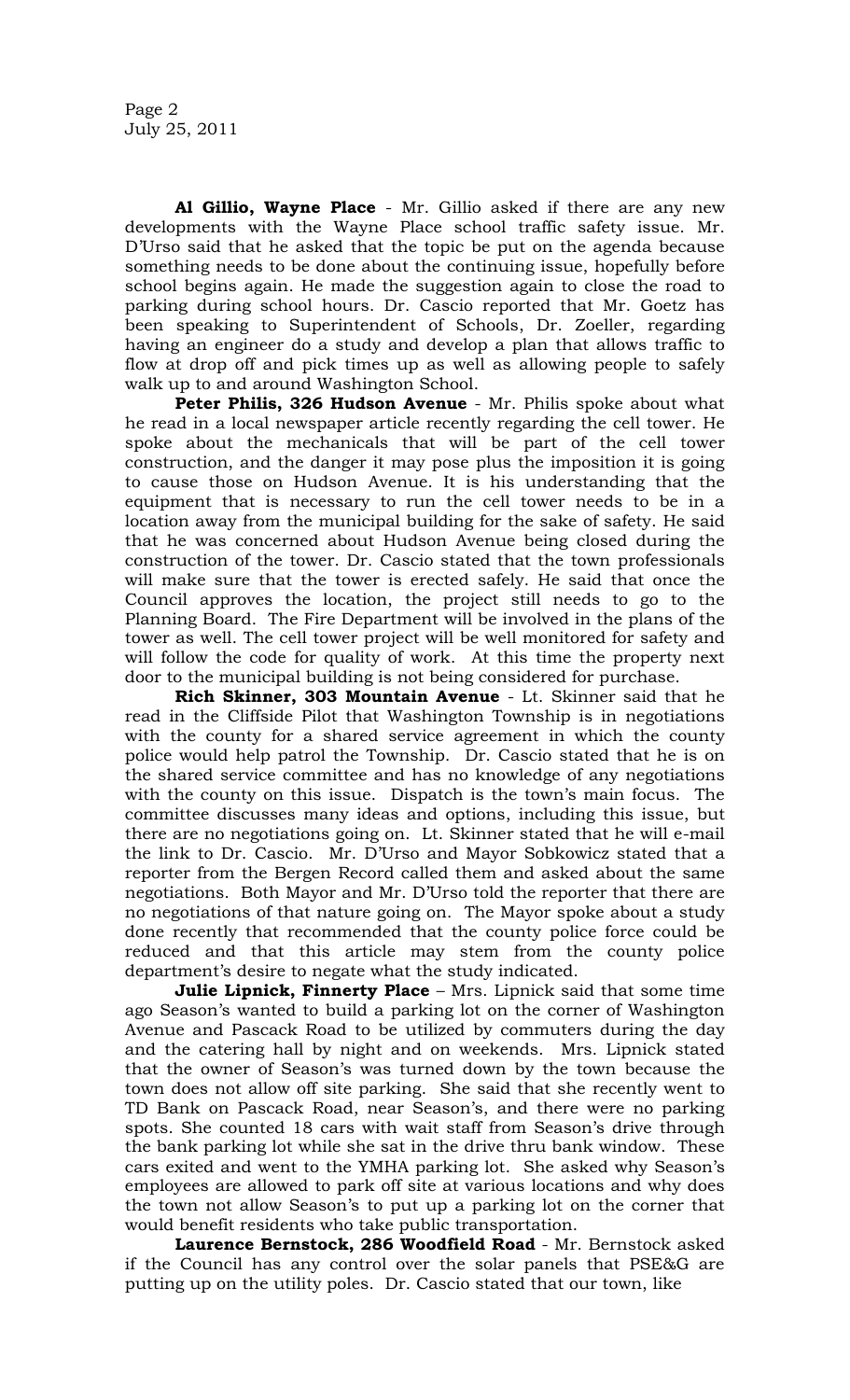Page 3 July 25, 2011

many others in the area, does not have any control over the project. Mr. Bernstock said that it is diverting birds in his neighborhood. Mayor Sobkowicz said that she spoke to PSE&G about the situation and they have stopped putting any more up at this time. There are a little over 100 of them in the Township. She is also planning a meeting with the Mayor of Hillsdale and the BPU before any more panels go up.

**Linda Murphy, 675 McKinley Avenue** - Mrs. Murphy asked if the Township has spoken to the county about painting in pedestrian walkways at the intersection of Washington Avenue and Pascack Road. Mayor Sobkowicz said that they have not at this time. Mrs. Murphy asked if she could call the county about the problem. Mayor Sobkowicz said that she would first like to speak to Mrs. Murphy about the issue at town hall first.

**Ellen Dogali, 749 Wayne Place** - Mrs. Dogali stated that Wayne Place is still getting a lot of one way traffic going the wrong way. The signage on the corner of White Birch and Wayne Place is obscured by a tree. People are also going up School Street the wrong way as well. She stated that it only a matter of time before there is an accident.

**Agnes Smith, 646 Valley Court** – Mrs. Smith asked the Council if they had tried to discuss the exit 168 situation with the county and the Highway Authority. She said that while she was administrator, she spoke to both entities to explore solutions that would not impede on the residents of the Township. She spoke about the nonobservance of the master plan in regard to two projects in front of the zoning board at this time. She does not want to see the Township become a throughway for other communities in the Pascack Valley area. Mr. Goetz stated that the Mayor has had meetings with the Highway Authority without extending invitations to any Councilmen; therefore little input has been able to be made by Council. Mrs. Smith stated that she spoke to specific people within the county, and she will give the Council phone numbers to call in order to set up a meeting which should include community involvement. Mayor Sobkowicz stated that she met with the Highway Authority, both in their offices and in the Township. She said that she, Mr. Beckmeyer and Mr. Goetz met with the county regarding the county improvements of the Washington Avenue and Pascack Road intersection. Mr. Azzolina will give a report later this evening. The county will not allow a light at the exit although the Highway Authority requested one. The Mayor stated that the county and the Township are working together to get the highway authority to open exit 171 for a trial period. She stated that many people should write the highway authority to ask that exit 171 be opened to allow right turns. Mr. D'Urso said that he has had several conversations with council people in Woodcliff Lake but they do not want to open exit 171 to right turns. He is asking the town to put the question on a referendum on their November ballot. The Highway Authority is open to make the exit 171 change as is the county.

**Peter Mayer - 133 Woodfield Road** - Mr. Mayer asked Mr. Goetz if he is going to be the Township Attorney. Mr. Goetz stated that was news to him. Mr. Mayer asked Mr. Goetz to say no. Mr. Goetz said no.

There being no further questions or comments from the public, a motion was made by Mr. Beckmeyer, seconded by Mr. Hrbek to close the public portion of the meeting.

Ayes: Councilmen Beckmeyer, D'Urso, Cascio, Hrbek, Goetz Nays: None.